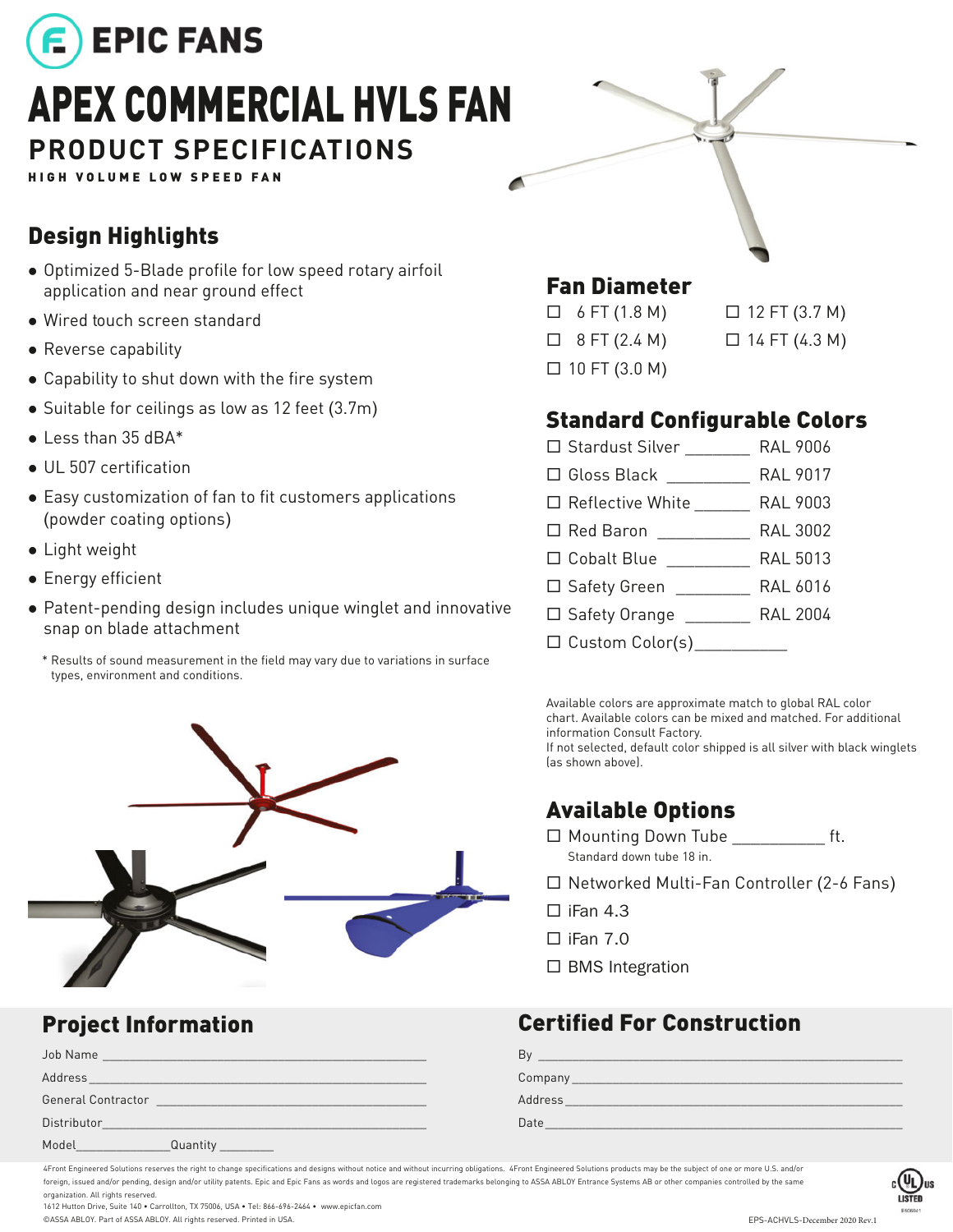## **PRODUCT SPECIFICATIONS** APEX COMMERCIAL HVLS FAN

#### HIGH VOLUME LOW SPEED FAN

|                                                                        | <b>General Components</b>         |                                      |  |  |  |  |  |  |  |  |  |  |
|------------------------------------------------------------------------|-----------------------------------|--------------------------------------|--|--|--|--|--|--|--|--|--|--|
|                                                                        | Hub Assembly                      | 50,000 lbs. Yield High Tensile Steel |  |  |  |  |  |  |  |  |  |  |
|                                                                        | Motor Housing                     | .050 3003 Aluminum, Powder coated    |  |  |  |  |  |  |  |  |  |  |
|                                                                        | <b>Blades</b>                     | 6063-T6 Aluminum, Powder coated      |  |  |  |  |  |  |  |  |  |  |
|                                                                        | <b>Blade End Winglets</b>         | 6061-T6 Aluminum, Powder coated      |  |  |  |  |  |  |  |  |  |  |
|                                                                        |                                   |                                      |  |  |  |  |  |  |  |  |  |  |
| <b>CONSTRUCTION</b>                                                    |                                   | <b>Safety Components</b>             |  |  |  |  |  |  |  |  |  |  |
|                                                                        | <b>Blade Attachment Retainers</b> | 50,000 lbs Yield High Tensile Steel  |  |  |  |  |  |  |  |  |  |  |
|                                                                        |                                   |                                      |  |  |  |  |  |  |  |  |  |  |
|                                                                        | <b>Mounting Hardware</b>          |                                      |  |  |  |  |  |  |  |  |  |  |
|                                                                        | <b>Standard Mount</b>             | Versatile 45° Mounting Bracket       |  |  |  |  |  |  |  |  |  |  |
| Additional Drop Extensions (Optional)<br>Up to 15 FT - 1 FT increments |                                   |                                      |  |  |  |  |  |  |  |  |  |  |

|          |                                                      | <b>Source Voltage</b>                     |  |  |  |  |
|----------|------------------------------------------------------|-------------------------------------------|--|--|--|--|
|          | <b>Standard Power</b>                                | 120V - 230V 1Ø, 230V 3Ø                   |  |  |  |  |
|          |                                                      | Motor<br>Gearless Direct Drive Motor (AC) |  |  |  |  |
|          |                                                      | <b>Controls Module</b>                    |  |  |  |  |
|          |                                                      | Remote                                    |  |  |  |  |
|          | Enclosure IP 66 / 0 F - 122 F<br><b>UL</b> Certified |                                           |  |  |  |  |
| PERATION |                                                      |                                           |  |  |  |  |
|          |                                                      | <b>Fan Controller</b>                     |  |  |  |  |
| 0        |                                                      | <b>Standard Touch Screen</b>              |  |  |  |  |
|          |                                                      | <b>Warranty</b>                           |  |  |  |  |
|          |                                                      | 10-Year Parts, 1 Year Labor               |  |  |  |  |
|          |                                                      | 10-Year Mechanical                        |  |  |  |  |
|          |                                                      | 5-Year Electrical                         |  |  |  |  |
|          |                                                      | 1-Year Control                            |  |  |  |  |

NACA optimized blade profile provides high lift, low drag coefficients at low velocities equating to a highly efficient

| Fan<br><b>Size</b> | Motor    | Hang<br>Weight     | <b>RPM</b> |
|--------------------|----------|--------------------|------------|
| 6 FT               | $1/3$ HP | 50 lbs (22.7 kg)   | 200        |
| 8FT                | $1/3$ HP | 54.5 lbs (24.7 kg) | 165        |
| 10 FT              | $1/3$ HP | 59 lbs (26.8 kg)   | 110        |
| <b>12 FT</b>       | $1/3$ HP | 63 lbs (28.6 kg)   | 80         |
| <b>14 FT</b>       | $1/3$ HP | 65 lbs (29.5 kg)   | 60         |

#### **NOTICE**

For more complete information on the application, proper use, maintenance and warranties for this product, please go t[o www.epicfans.com](www.epicfans.com).





4Front Engineered Solutions reserves the right to change specifications and designs without notice and without incurring obligations. 4Front Engineered Solutions products may be the subject of one or more U.S. and/or foreign, issued and/or pending, design and/or utility patents. Epic and Epic Fans as words and logos are registered trademarks belonging to ASSA ABLOY Entrance Systems AB or other companies controlled by the same organization. All rights reserved.

1612 Hutton Drive, Suite 140 • Carrollton, TX 75006, USA • Tel: 866-696-2464 • Fax: 972-389-4224 • HVLSFans@epic.com • www.epicfan.com ©ASSA ABLOY. Part of ASSA ABLOY. All rights reserved. Printed in USA.